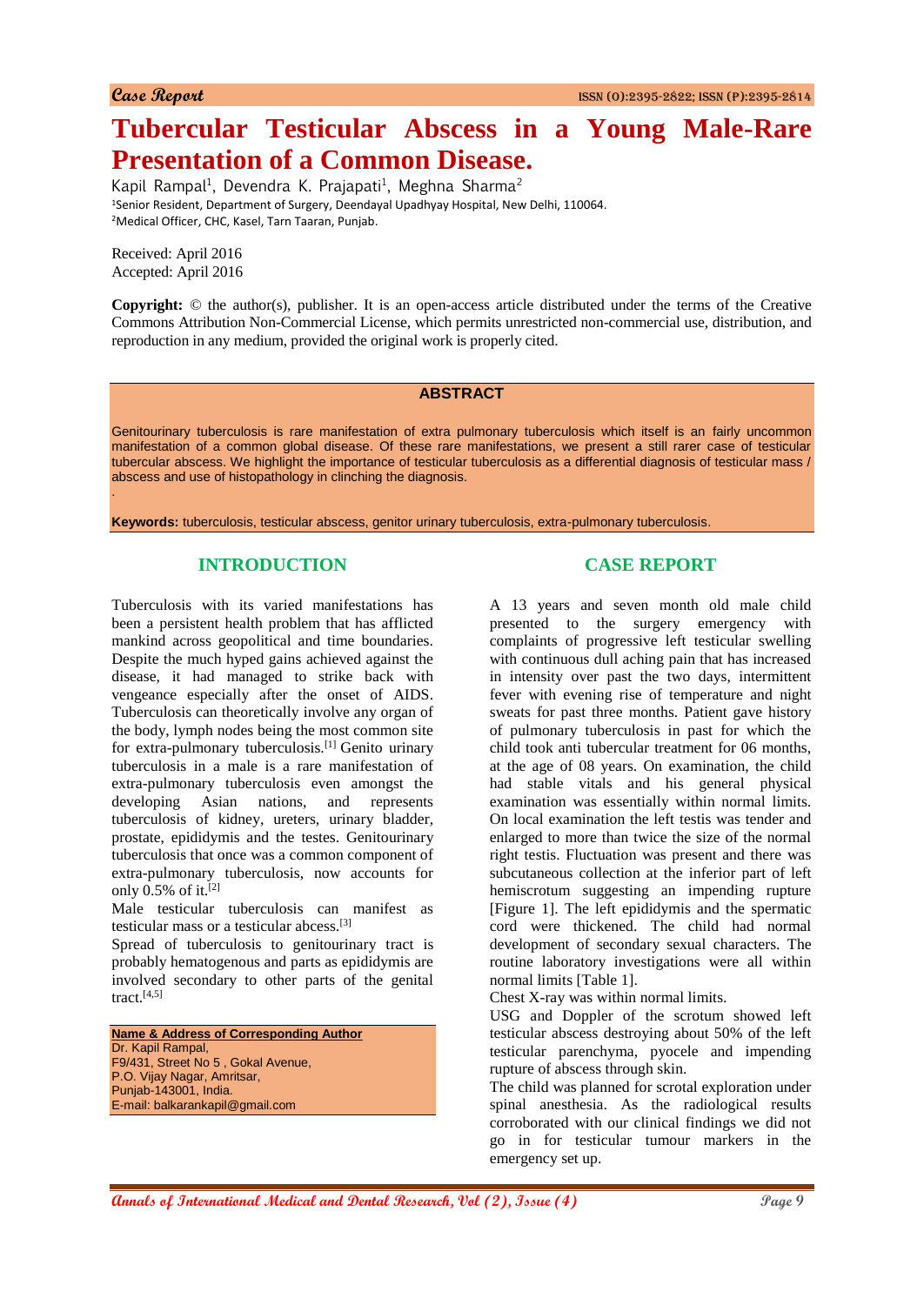### **Rampal et al; Tubercular Testicular Abscess**



**Figure 1**: Preoperative status

| <b>Table 1:</b> Investigations |                             |
|--------------------------------|-----------------------------|
| Hb                             | 13.1 gm%                    |
| TLC                            | 9800/MM <sup>3</sup>        |
| DLC                            | Polymorphs 44%, lymphocytes |
|                                | 52%, Eosinophils 04%        |
| <b>Blood Urea</b>              | $26 \,\mathrm{mg}$ %        |
| Serum creatinine               | $0.9 \text{ mg\%}$          |
| LFT                            | S. bilirubin(Total) 0.8 mg% |
|                                | SGOT/PT/ALP-30/36/98        |
| Urine Routine                  | 2-4 pus cells/HPF           |

The intraoperative findings are summarized below:

- 1. Left testicular abscess with impending rupture through skin inferiorly.
- 2. 20 ml pyocele with trans tunica albuginea communication with the testicular parenchyma. 10 ml intraparenchymal testicular collection destroying more than 50% of the left testis [Figure 2].
- 3. Thickened epididymis and the left spermatic cord.

Scrotum was explored in layers and dead and necrotic tissue debrided. The testis and the scrotum were kept open. Biopsy samples from the abscess cavity wall were sent for histopathology and pus samples sent for routine culture and acid fast bacilli staining. The culture showed no growth, however the pus stained positive for acid fast bacilli. Biopsy report suggested mixed inflammatory infiltrate with granuloma formation, epithelioid and plasma cells [Figure 3]. Patient was started on category II anti tubercular chemotherapy in the post operative period. The wound was managed with daily dressings and granulated well. Secondary suturing was performed on the 15<sup>th</sup> post operative day and sutures removed after another 15 days. Patient was followed up till six months post operatively and an ultrasound and Doppler study at six months showed an atrophic but viable left testis.



**Figure 2**: surgical instruments holding dartos, tunica vaginalis and tunica albuginea on either side



**Figure 3**: Histopathology showing mixed inflammatory infilterate with granuloma formation, epitheloid and plasma cells

# **DISCUSSION**

Tuberculosis continues infect millions of patients and is one of the single most important infectious causes of death globally.<sup>[6]</sup> Spread of Acquired Immuno Deficiency Syndrome virus has brought the focus back on tuberculosis in the developed countries. Only estimated 5%-10% of those infected with tubercle bacilli go on to develop tuberculosis while rest of around 90% infections produce no active disease.[7] Shugaba and colleagues had brought out presentation of testicular tuberculosis, highlighting the rarity of disease.[8] Similar findings were highlighted by Senzaki et al in Japan.[9] Male reproductive tract tuberculosis can manifest as testicular swelling or mass mimicking malignancy. Various modes of tubercular spread to testes have been highlighted ,